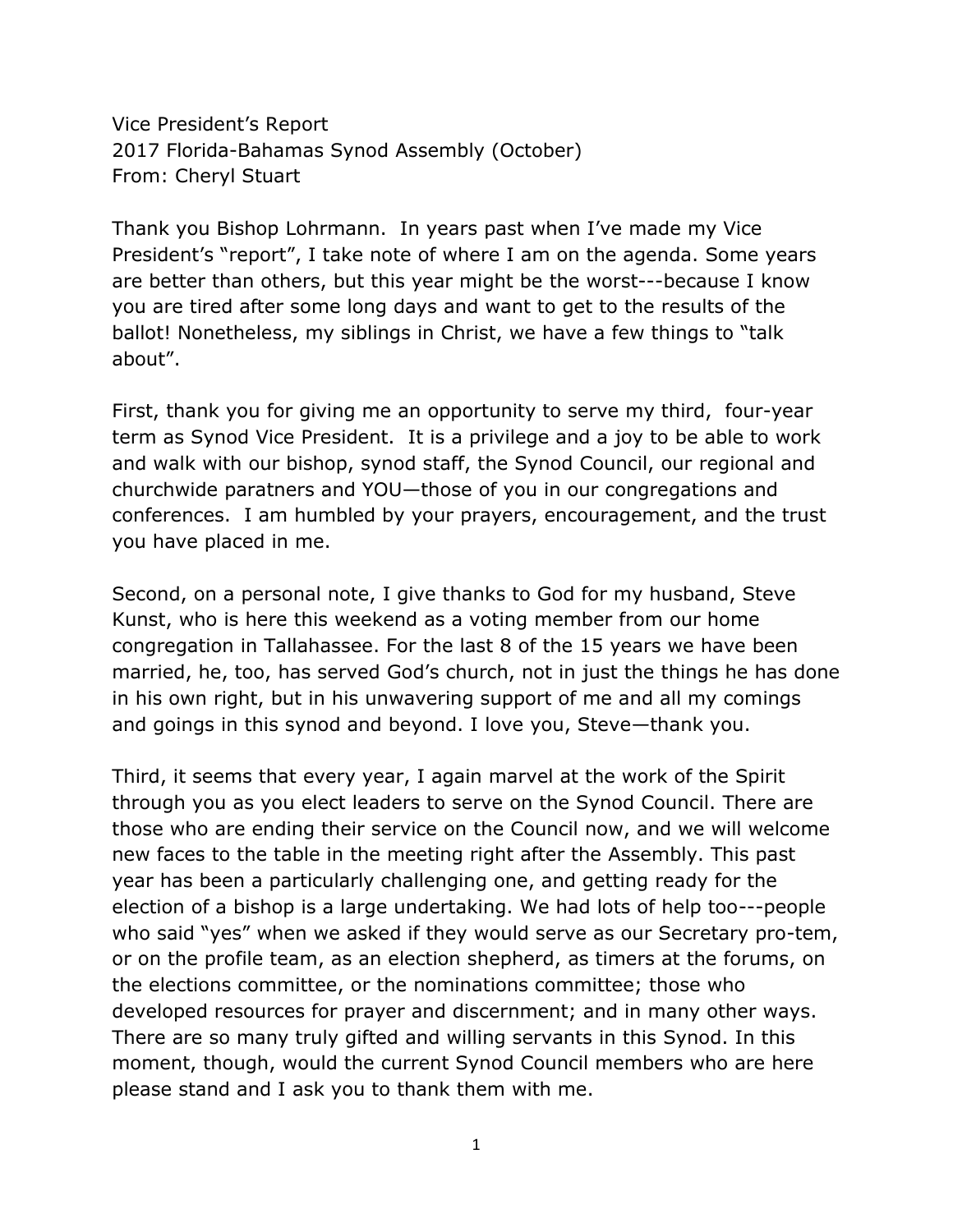As I said at the outset of the Assembly, when Bishop Schaefer called to tell me of his resignation, a host of thoughts flooded my mind. The lawyer part of me quickly thought of one of the very few parts of our synod constitution that says what a Vice President does: and that is, in the case of death, resignation or disability of the bishop, the VP is to consult first with the Presiding Bishop of the ELCA and convene the Synod Council to arrange for the conduct of the duties of the bishop.

So I called our Presiding Bishop, Elizabeth Eaton. There followed other rounds of conversation with the Director of Synodical Relations, as one of their jobs is to find us an 'interim bishop'.

Now let's face it—finding an interim pastor for a congregation is one thing; but finding an interim bishop is quite another. I confess to feeling anxious, even concerned. Who would this person be? How could anyone possibly come into this situation--filled with such high and mixed emotion-- and be a meaningful leader? Besides, who would want to come to Florida for about 8 months, during the heat of the summer and hurricane season?? "Don't tell this person about hurricanes", I gently suggested to our churchwide partners. "Besides, it's been years!"

Within a couple of weeks, they brought us a name—Marcus Lohrmann. I didn't know him; and he didn't have a big social media footprint either! It was starting to feel a bit like an "arranged marriage"—and we weren't sure what kind of "marriage material" either you or the Synod was! He had been retired from the NW Ohio Synod for 6 months and 2 days (having said he wanted a 6 month break before thinking about doing anything else in "retirement"; I'm pretty sure that was marked on someone's calendar at churchwide). The Synod Council Executive Committee, acting like a pseudo "call committee", quickly set up a phone interview. In that conversation, we learned a lot of things. I have 6 pages of notes! And there are a few things I'm going to share with the body here.

First, Bishop Lohrmann served 3 terms as bishop in Ohio. That's 18 years. But more than that, in his last election, he was elected by something like a 90% vote---on the **first** ballot. That means that 90 percent of the people in the room wrote his name down on a piece of paper when given the first chance. OK—I thought, it sounds like he might be a "consensus builder"….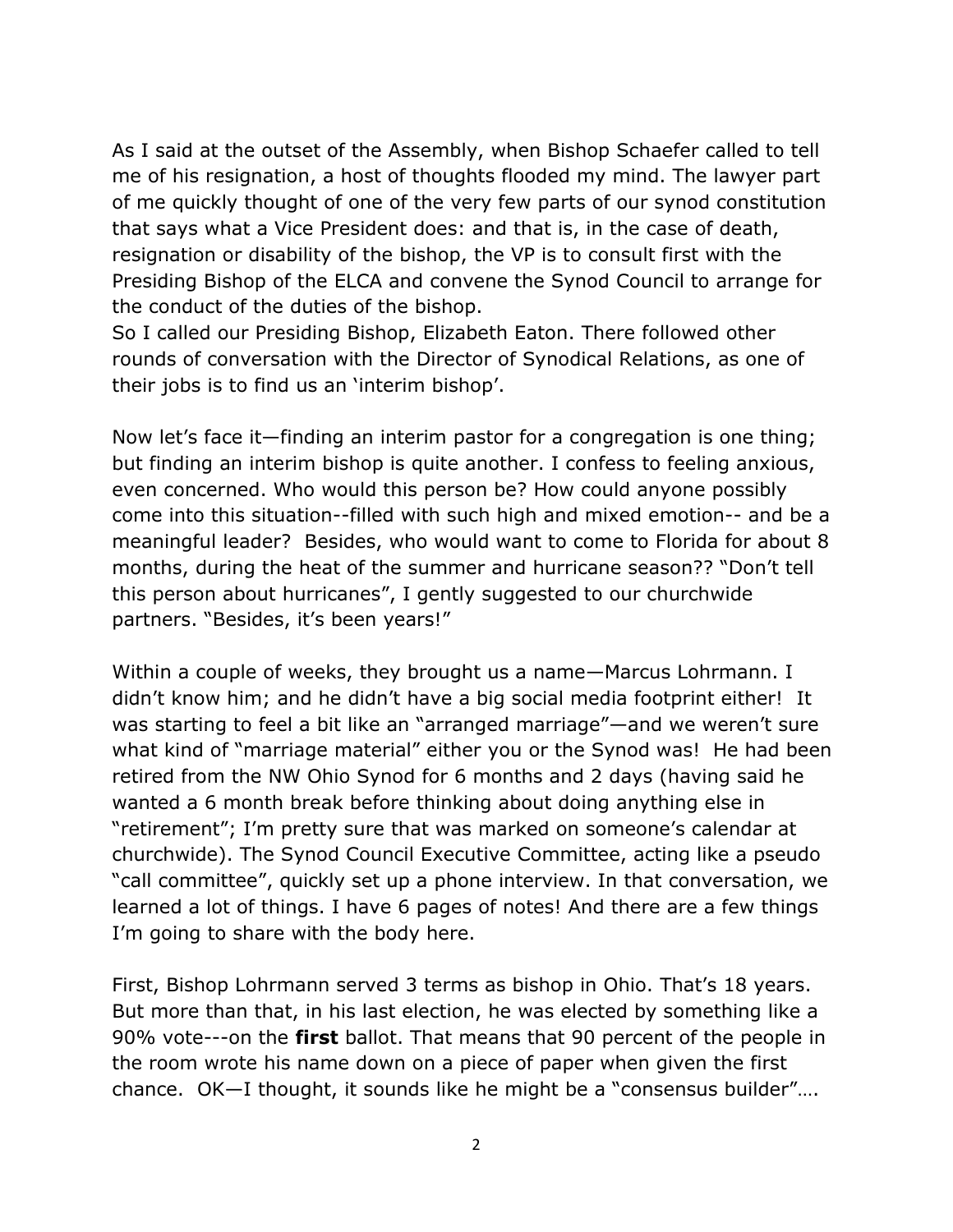Second, when asked about his leadership style, he said "part of being a leader is finding other leaders." And in talking about his approach to being an "interim bishop", he said he would "tend to the process; have a ministry of presence; and respond to the issues of the day". "Good", I thought---"he knows nothing about hurricanes and likely little of Florida geography! Maybe this will work!"

But seriously, it was the two questions that he asked us that resonated the longest: one: "What gifts has the Spirit given this Synod for accomplishing the ministry and mission in this territory?" and two: "How can you help people reflect the love of Jesus in caring for our leaders?" I have no funny comment to those two questions---because indeed, those are at the heart of our work together in the Florida Bahamas Synod. Naming, claiming and using the gifts we already have to further the kingdom, and caring for those who are called to lead us. That is part of our Holy Work together.

And that brings us to today.

Bishop Lohrmann,

From Philippians 1:3 I thank my God every time I remember you.

From the staff. I was asked to convey this to you from them. Please hear this: Your steady, joyful presence among us in the synod house has made all the difference. In what has been a time of mixed emotions, including some grief, worry, and even anger, you reminded us daily (though not always in words) that "God's got this", and we have what we need to tend to what is before us. You began daily devotions with us in the office, inviting us into a deeper walk with Jesus through scripture. It had the effect of deepening our relationships with God and with each other, and as you probably intended, grounding our relationship with you. We have grown because of you. Thank you for your leadership and care. And thank you, too, for your understanding and support in the transitions for Prs. Jim and Jaime.

From the council. At our pre-Assembly council meeting, we were able to share some expressions of our fondness and thankfulness for the gift that you have been to us. OK, so maybe we felt a little guilty because there was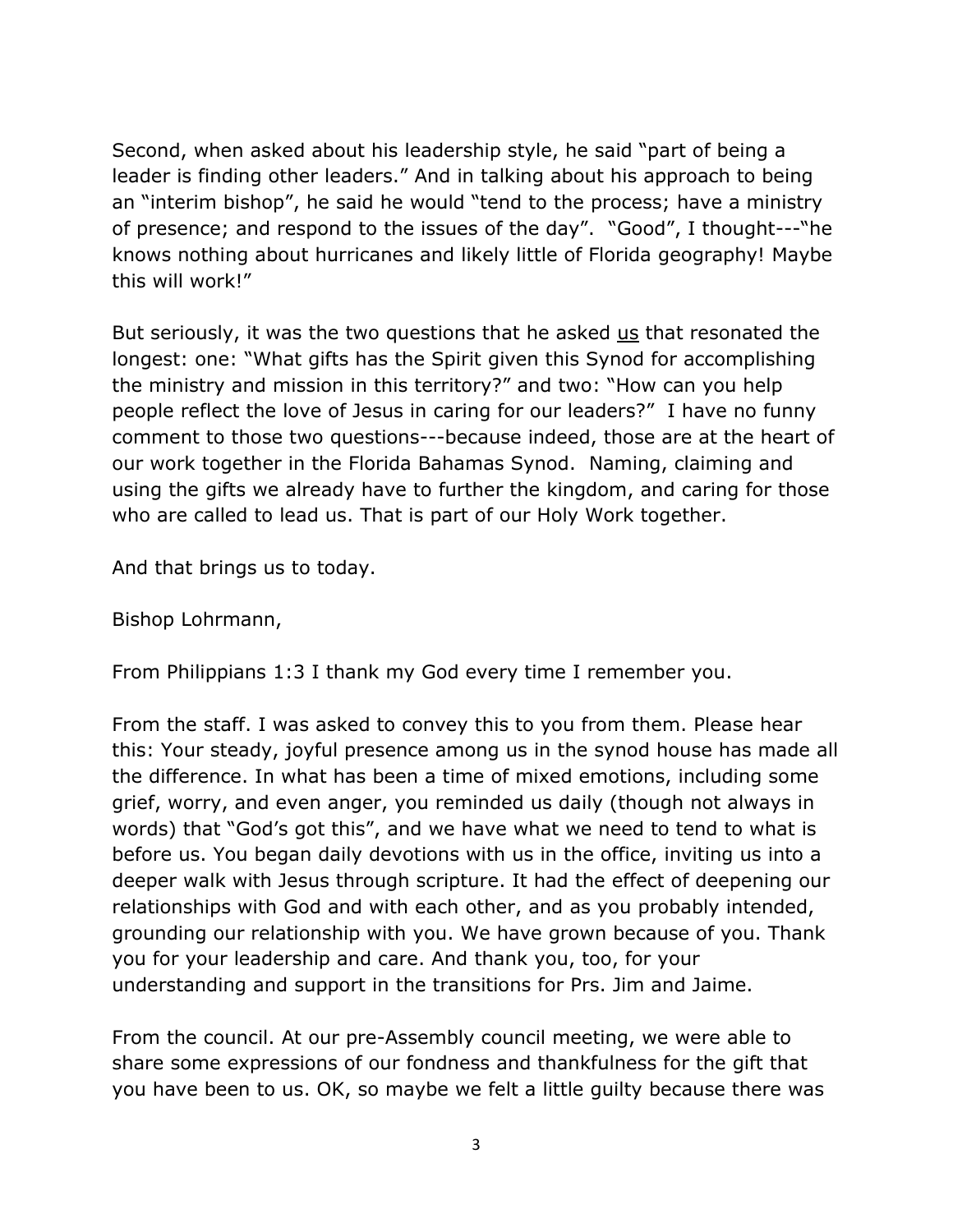in fact a hurricane on your watch—and you had to evacuate—and you had no power for days! And yes, we can be a lively bunch from time to time, but you got right into the flow of things, as though it had always been that way. Only the Holy Spirit can make that happen so seamlessly. Thank you for your questions of us, for your prodding a bit when we needed it, for your willingness to let us "own" some decisions that maybe you would have done differently. You brought us the perspective, especially of late, of "what would put a new bishop in the best position to succeed" in several matters. Thank you in advance on behalf of the new bishop-whoever it is!

From this assembly. Bishop, they hardly "know you". But you exude such authenticity, that they can see it from the back of the room (even without the cameras). Though this is your first Assembly with us, your experience helped lead us through whatever "missteps" happened along the way these last few days. (Though it wouldn't surprise me if in any future contract to be interim bishop elsewhere you insisted on a clause that banned Qwisdoms!). Your pastoral presence, your grace in stressful times, is reassuring. I wish I had a dollar for everyone who has mentioned to me that your sermon the other day simply rocked. Thank you for "tending to the process" that put us in the right frame of mind to elect a new bishop.

From me. I said the other day I had a few things to say about you! When we were in Chicago in our meetings recently, I found Presiding Bishop Eaton and said to her "I want to thank you for sending us Bishop Lohrmann. It's been awesome." She thought for the briefest of moments and then said "yeah, you know I think he's *actually liking* working with you too!" Now, why would that surprise her??! In one of the many conversations you and I have had lately, you said you were surprised at how quickly such deep relationships here have formed. I agree. And it feels to me like the Spirit breaking through, reminding us that we needed each other in this time: our synod needed your clarity and wisdom; and you perhaps needed the time to explore some possibilities about what retirement might really look like for you. Or maybe you needed to experience a hurricane, I can't be sure! Whatever the case, thank you for your openness, your friendship, your wise counsel, and the joy with which you approach this call. You have taught me much and I am grateful.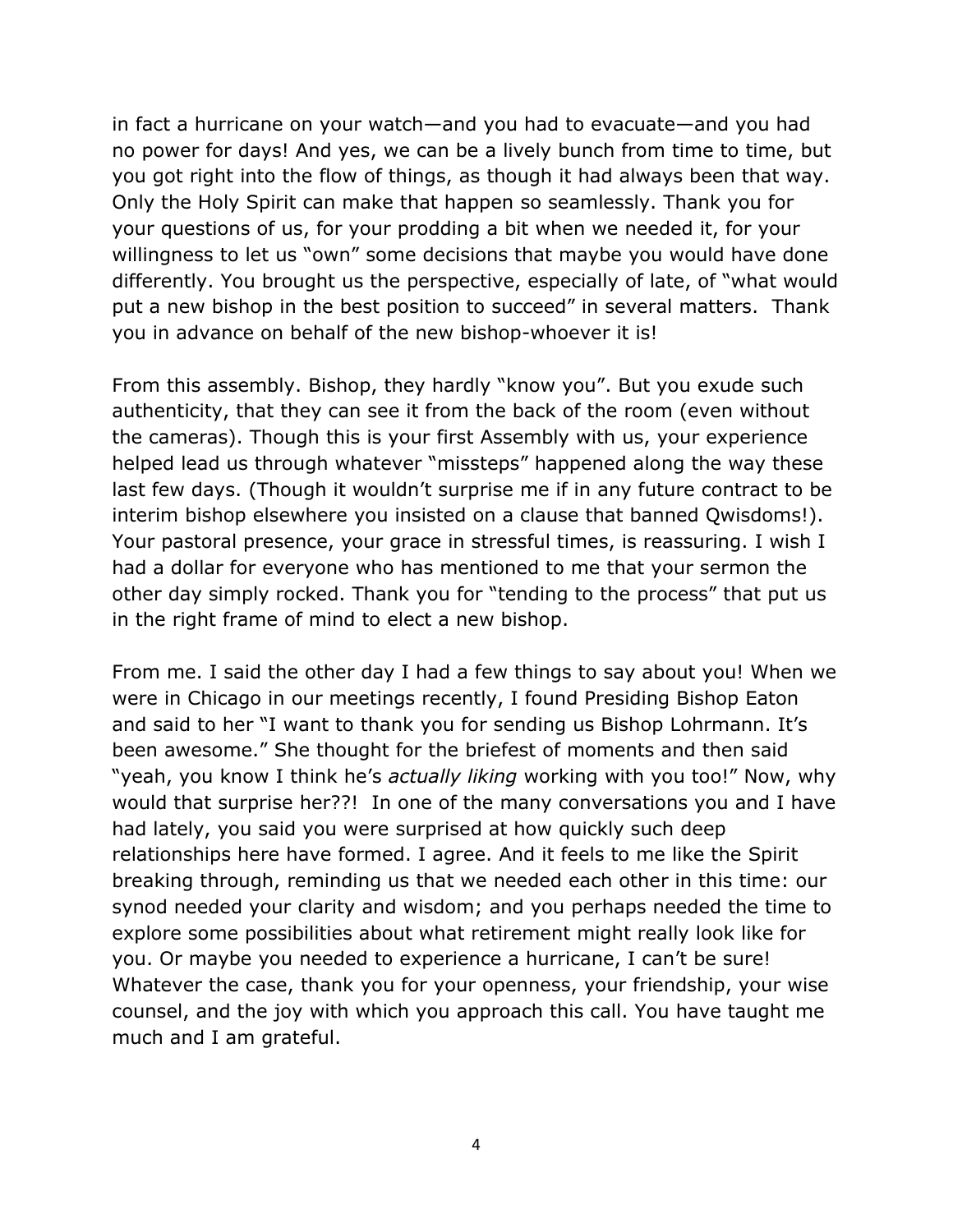Ephesians 1:15-16 I have heard of your faith in the Lord Jesus and your love toward all the saints, and for this reason I do not cease to give thanks for you as I remember you in my prayers.

Bishop Lohrmann, you will always be a part not just of the history---but of the life of this synod. Our prayers will go with you. But please, don't be a stranger! And you have a standing invitation for a hurricane party! Let's show a little love here in the room….

With the remainder of my time, as is my practice, I want to leave you with 2 serious things to ponder on your travel home and hopefully beyond. And they don't really directly connect except by the power of the Spirit. So please just go with me.

Sometimes we use slogans or catchphrases and they can become diluted in their overuse. Unless stories are told that show what they really mean in our lives, we just repeat them, often without really understanding. And I wondered about one of them: "we are church together". Clearly a part of what being "church together" means to us was the gift that churchwide helped bestow in the person of Bishop Lohrmann. But I want you to be aware of something else. When Hurricane Irma hit the whole state of Florida, we received many messages and prayers of concern and offers of help from throughout the church. Many bishops, synod VPs, and the staffs from other synods said—let us know what you need and how we can help. MIF offered to help in whatever way it could. We also received, unsolicited and with beautiful messages of support, checks from several synods and their councils. They knew we would have a need, and without asking, put a check in the mail and said "use it as you need to for your disaster work". That is how "church together" looks.

But even beyond that---and you will read about this in an upcoming E-Spirit newsletter—ponder this, dear church. Bishop Roger Gustafson from the Central States Synod (their synod office is Kansas City, MO—far from the hurricanes), has developed a relationship with Sheik Dahee Saed, who is in charge of the local Islamic center near him. Bishop Gustafson was telling the story of Lutheran Disaster Response and how our synods work in the aftermath of disasters, in particular Harvey and Irma. Later that week, during Friday prayers, the local Islamic center in Kansas City took up a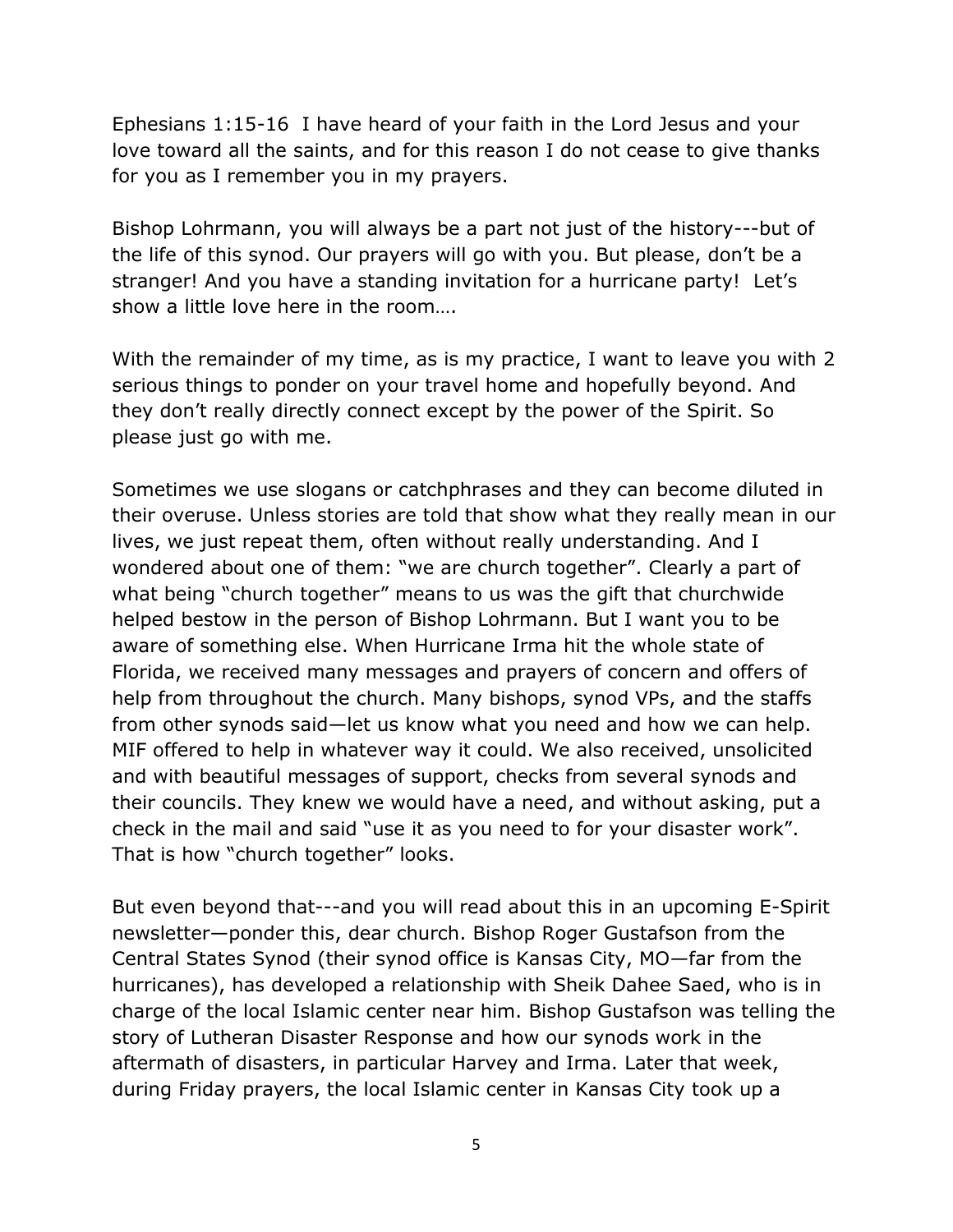special offering—and sent us and the Texas Synod, each a check for \$1000 to help in our disaster work.

My friends, I don't normally spend a lot of time envisioning what the kingdom will someday look like in its fullness. But I did the day we got word of that gift.

Maybe I should stop here---but there's something else that we need to ponder together.

So….How did you respond to Charlottesville, VA—to the sight of mostly young white men carrying torches, chanting "you will not replace us" and "Jews will not replace us"? To the reality that they surrounded a church where many pastors of various faiths and denominations, including the ELCA, were gathered in prayer, making it dangerous for them to leave?

How are you moved in the face of knowing that a white supremacist will be speaking at the University of Florida in Gainesville next week? I am not asking about or challenging their right to speak. I am asking how YOU will speak—and to whom? How would Jesus speak to those who advocate violence against the people Jesus says we are to care for?

And most of you will say, "but I'm not in Gainesville. I don't have to speak. That is happening someplace else." You know that there are at least 11 public universities in this state. Where will Florida's "Charlottesville" happen? Because, my siblings in Christ, I am afraid that it will.

Maybe it won't happen here or maybe you won't be in a community that is directly impacted. But you will see news coverage. It will be the topic of conversation. Our kids will see and hear it. And what will you say? **What will you say to the kids and young adults?** As Elie Wiesel says it "There may be times when we are powerless to prevent injustice, but there must never be a time when we fail to protest it." Silence is not an acceptable option.

Let's remember some recent history. While we were in Synod Assembly in 2015, Dylann Roof murdered 9 African American people at Mother Emmanuel Church in Charleston, SC during their Wednesday night Bible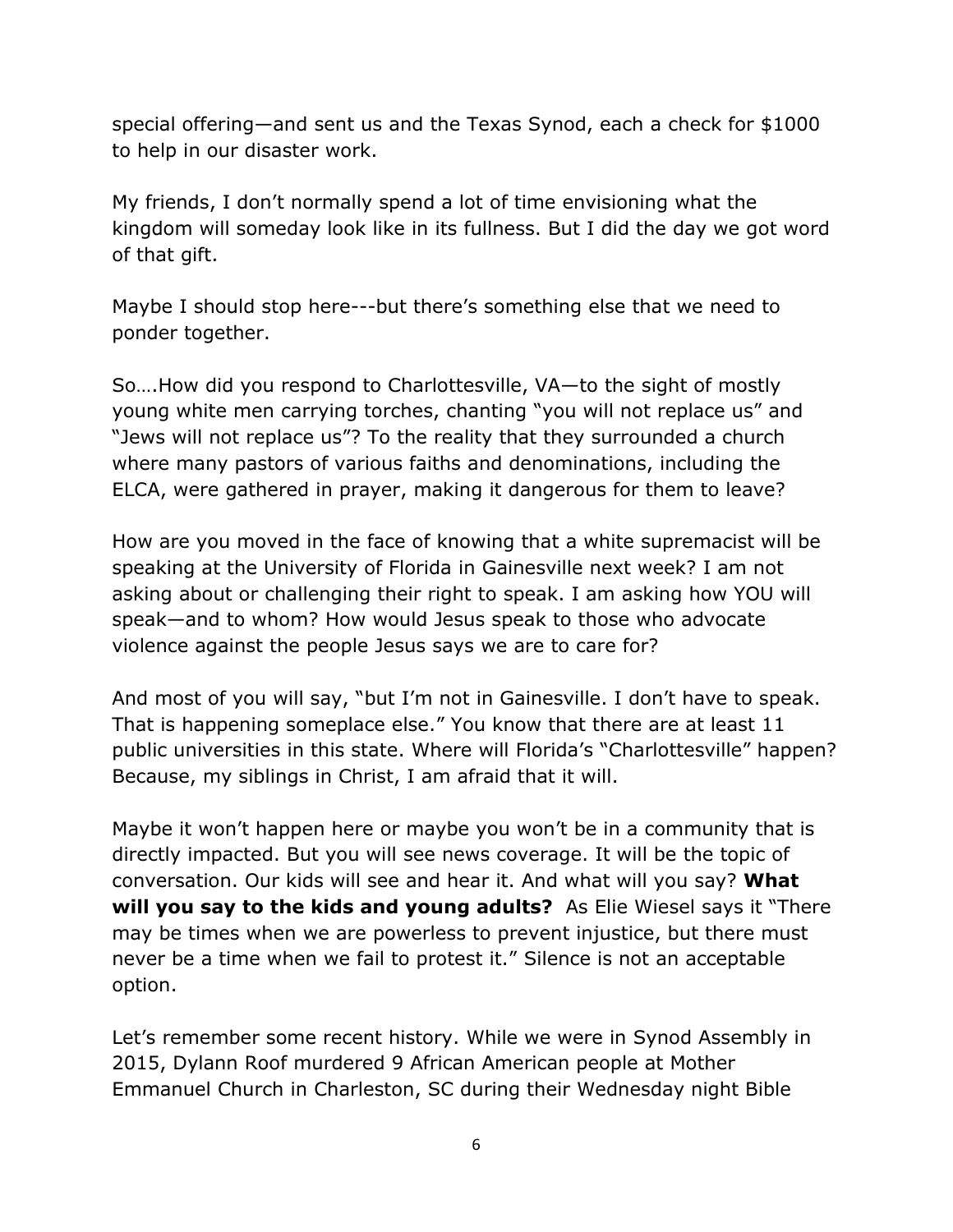study, after sitting with them in Bible study. He was raised and confirmed in an ELCA congregation; 2 of those he killed attended our own Southern seminary. His intention was to start a race war. I continue to wonder what got him to that point. It is not that the church filled his head with racist garbage. It is more likely that the church stayed away from those conversations—you know, the "political" kind.

If we say nothing; if we don't take the chance to fill the minds and hearts of our kids with the good news that the love of God is for all people of all colors and sizes and kinds; then the void in our kids' minds in today's world is even more likely to be filled by hateful, vile untruths packaged as "the real news" or the "truth".

So what to do? How do we help our kids realize the transformative power of God's love? Of what it means to serve the neighbor because we have received the free gift of grace? *To ground their own sense of God's justice?*

Here's one real way. Give the kids an alternative experience. Let them see and hear and feel and live out what being a Lutheran Christian means. What experience?

How about our own ELCA Youth Gathering? In less than a year, our kids will gather in Houston---storm ravaged Houston (not unlike storm ravaged New Orleans in previous years)---with about 25,000 other kids---and lives will be changed. They will see and hear something that will plant a seed. It will give them hope and courage. I know this because my daughter was in New Orleans at the Gathering after Katrina.

Three years ago, I challenged the Assembly the year before the Youth Gathering in Detroit to be sure that no young person in the Florida Bahamas Synod would be prevented from going for financial reasons. For those congregations who say "but we don't have any kids", I say---then partner with a congregation that does, and help them financially. We estimate that the average cost of getting a youth to Houston will be \$1500-\$1800. Synod Council member, musician extraordinaire and our Synod's Youth Gathering coordinator, Chris Dickman, is here (stand up) and will tell you how you can contribute. We are hoping to be able to send as many as 500 youth. You want a return on your investment---a real return?? Then invest in the life